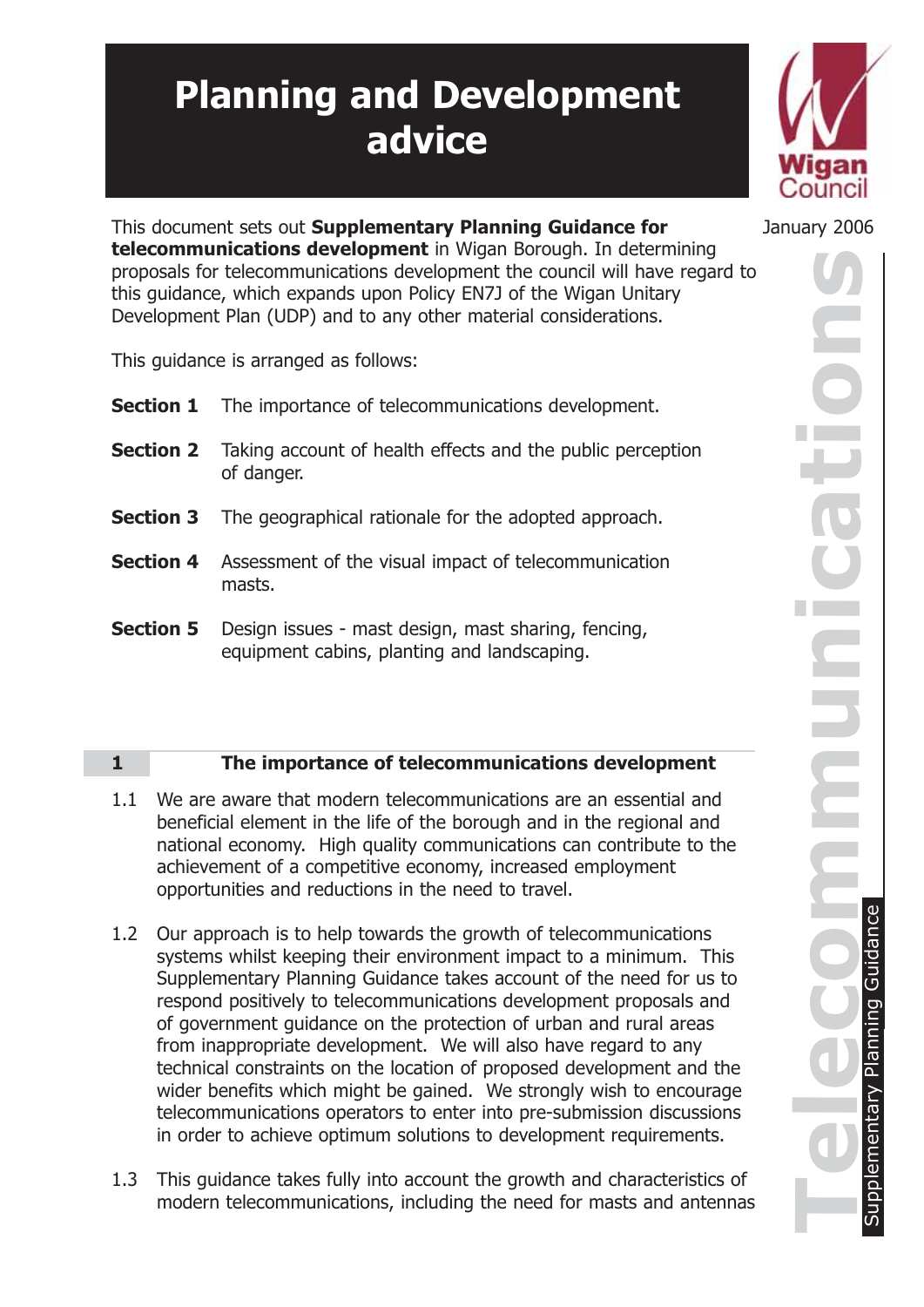to be placed in particular locations in order to work effectively. The guidance develops the policies included within the Wigan UDP, and in particular Policy EN7J which is included at Annex 1, in order to take account of these factors.

#### **2 Taking account of health effects and public perception of danger**

2.1 It is the Government's view that if a proposed development meets the International Commission on Non-Ionising Radiation (ICNIRP) guidelines it should not be necessary for an authority, in processing an application, to consider health effects further. Consequently all new base stations are expected to meet the ICNIRP guidelines.

**All applications should include a statement to the effect that the apparatus when operational will meet the guidelines.**

## **3 The geographical rationale for the adopted approach**

- 3.1 The approach adopted by this Supplementary Planning Guidance seeks to guide telecommunications development towards suitable locations and away from unsuitable ones **based upon the visual impact of the development**. Fundamental to this approach is the understanding that the visual impact of telecommunications development is determined by the following factors:
	- The characteristics and predominant land uses of the area.
	- The type and design of installation.
	- The design and materials of ancillary buildings and fencing.
	- The extent of existing and proposed screening by buildings and landscaping.
- 3.2 This approach is appropriate for Wigan Borough because of its characteristic geography which consists of numerous settlements of various sizes separated by large tracts of open land. In addition, there are only minor topographical variations across the borough providing limited opportunities for elevated telecommunications sites.

As a result of these geographical factors:

- It is particularly important for telecommunications development to be appropriately sited to minimise its visual impact.
- Some parts of the borough are more visually sensitive to telecommunications development than others.
- In other parts of the borough telecommunications development may be more readily incorporated without causing visual harm.
- 3.3 This guidance has been drafted to assist telecommunications operators to give priority to appropriate types of location when seeking new or expanding sites for facilities.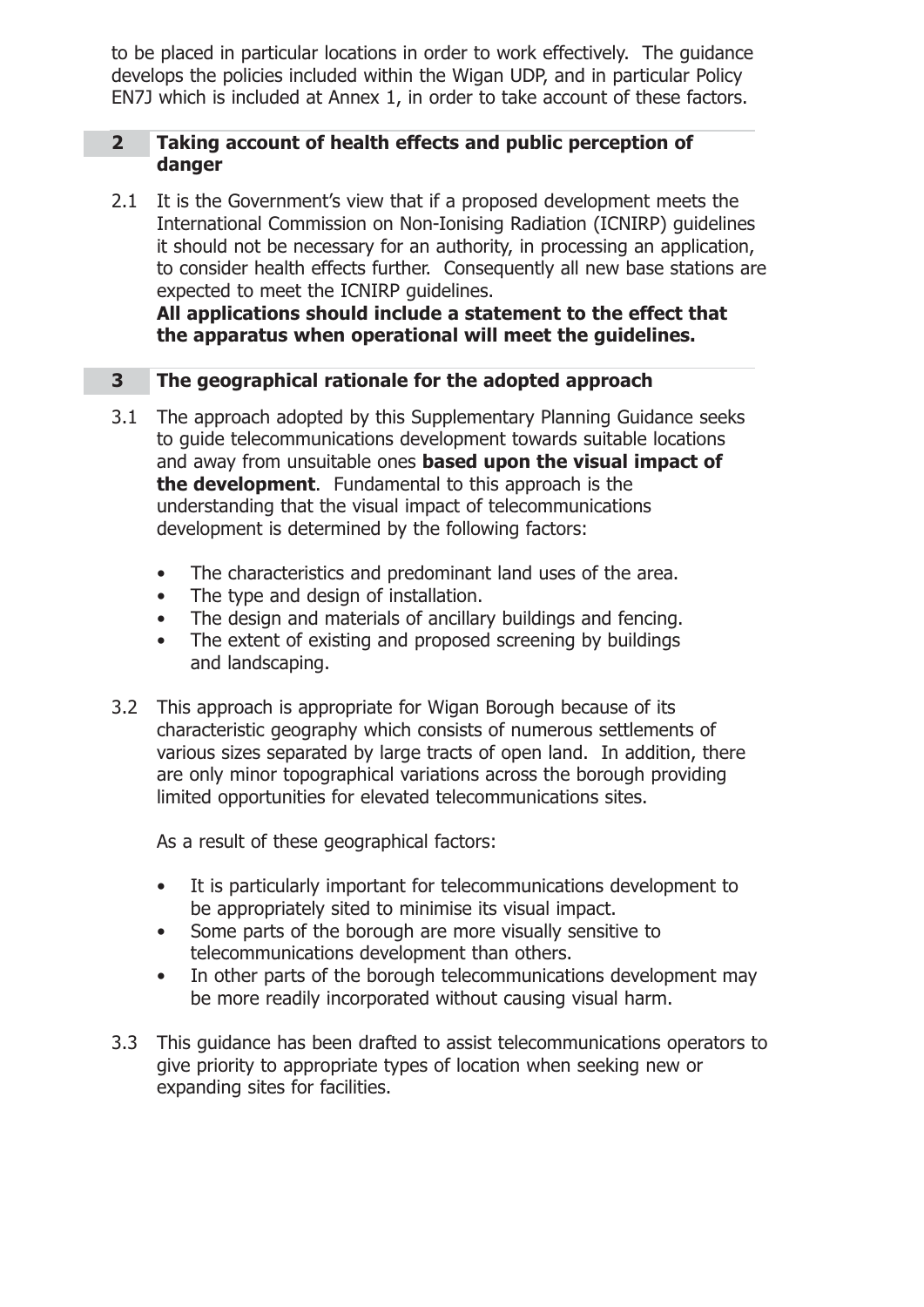## **4 Assessment of the visual impact of telecommunications masts**

4.1 Policy EN7J of the Wigan Unitary Development Plan lists a range of factors which should be taken into account in determining proposals for telecommunications development. The policy is shown in Annex 1. These factors seek to strike a balance between the need to protect and enhance the environment and make reasonable provision for telecommunications development.

## **Our approach**

- 4.2 We will seek to strike this balance by carefully considering the siting of telecommunications masts and related equipment as well as having regard to the operational needs of the network operators in each case.
- 4.3 This approach aims to ensure that telecommunications development does not have a detrimental effect on the living conditions of residents of the borough by reason of visual intrusion.
- 4.4 Where installations are likely to have an impact on visual amenity, a full justification will be required with the application as to why alternative sites were considered unsuitable.
- 4.5 The approach involves defining a hierarchy of locations for masts on the basis of their suitability. These locations are:
- **i** residential areas with high population densities;
- **ii** mixed commercial and residential areas;
- **iii** industrial areas;
- **iv** rural areas, including green belt and protected open land;
- **v** town centres; and
- **vi** major transport corridors, such as road and rail.

## **i Residential areas**

Within and adjacent to residential areas lattice tower and monopole telecommunications masts are generally not suitable because of their height and inappropriate appearance. Consequently the following assessment criteria will apply within residential areas:

Lattice tower and monopole masts will generally not be acceptable within residential areas unless:

- The operator is able to show convincing evidence that the need for the mast within the particular residential area outweighs the harm which will be caused to visual amenity.
- The mast will not be prominent from dwellings or in the street scene.

Lamp column type masts and antenna on buildings may be acceptable within residential areas provided they are not prominent from the main windows of any dwelling.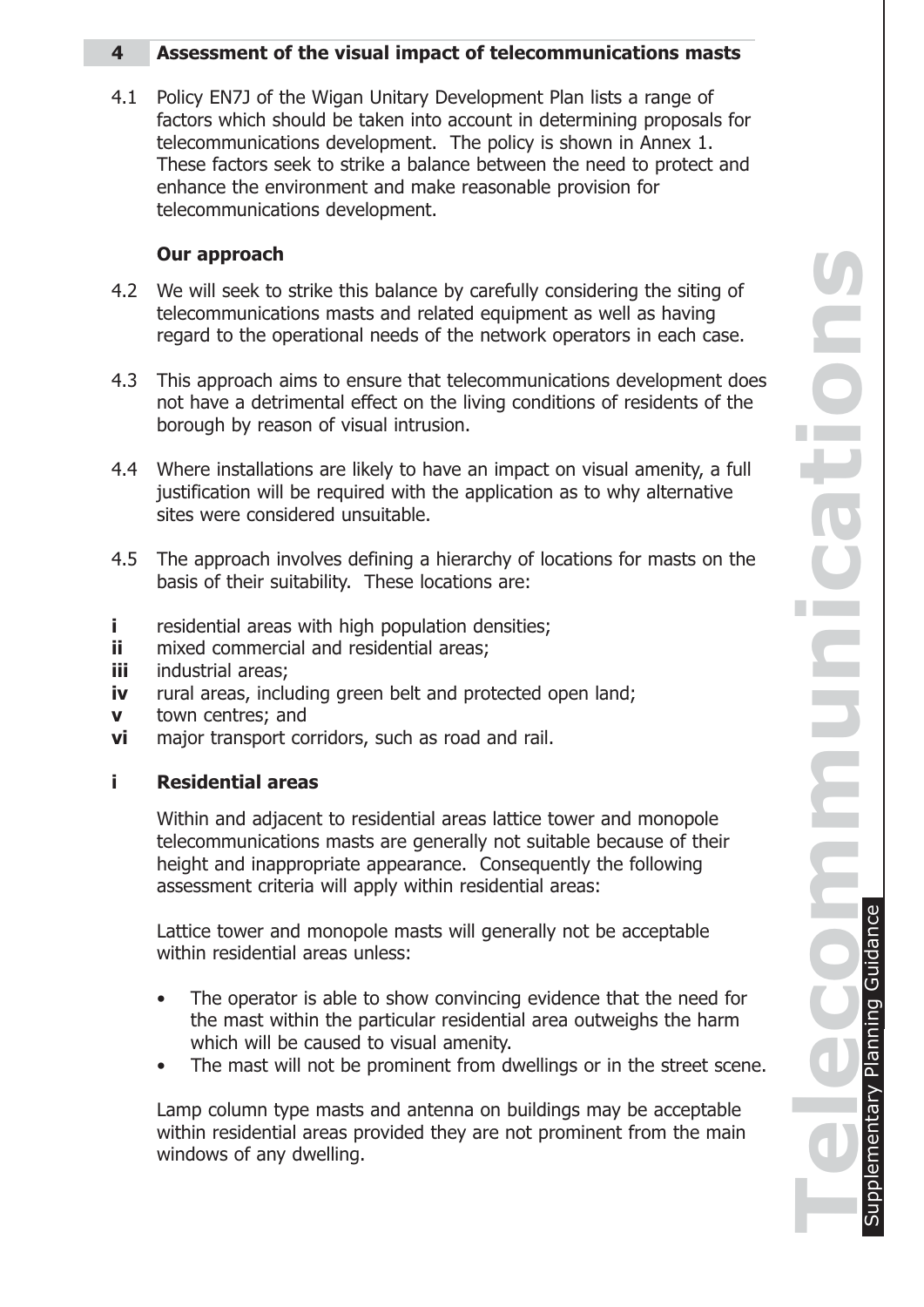## **ii Areas of mixed commercial and residential use**

Lattice towers, monopole masts and antenna on buildings may be acceptable in mixed use areas provided they are carefully sited and designed in relation to dwellings and the street scene.

The following assessment criteria for lattice towers and monopole masts and related equipment will apply:

Masts shall:

- not be visually prominent in the street scene or from dwellings due to height and/or design of structures; and
- where possible, be screened from public areas by buildings, structures or vegetation.

Lamp column type masts may be acceptable in mixed commercial and residential areas provided they are not prominent from the main windows of dwellings.

#### **iii Industrial areas**

Telecommunications masts of all types, both freestanding and located on buildings may generally be acceptable in industrial areas. However, the visual amenity of both the industrial area and the wider area must be reasonably safeguarded from inappropriate structures of excessive height or prominence.

The following assessment criteria will apply:

Masts and telecommunications equipment will:

- not be visually prominent in the street scene or from dwellings due to height or design of the structure; and
- where possible be screened from public areas by buildings, structures or vegetation.

Lamp column type masts will generally be acceptable in industrial areas.

#### **iv Rural areas including green belt and protected open land**

Although masts are generally acceptable in these areas it is important to protect the visual amenity of the landscape from unsuitable and excessive amounts of telecommunications development.

The following assessment criteria for lattice towers and monopole masts will apply:

Mast may be acceptable in green belt and open land provided they:

- fit reasonably well into the landscape or screened by vegetation from important viewpoints;
- are not visually prominent from public open space or dwellings;
- are not prominent on the skyline; and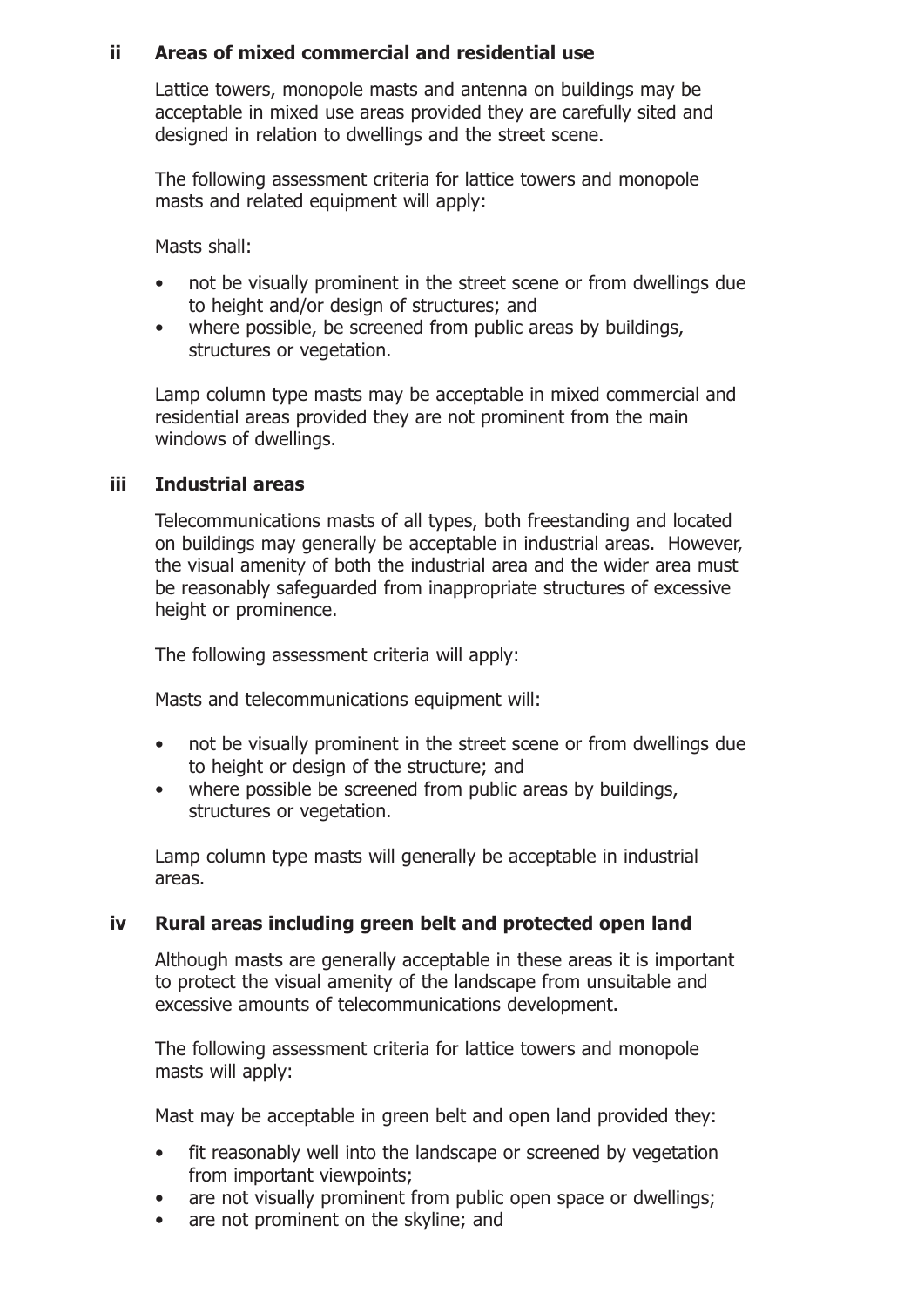are not sited so close to other masts and structures so that they create a cluttered visual appearance within a small area.

#### **v Town centres**

Within town centres it is recognised that there may be scope for attaching telecommunications equipment to buildings in locations which may not be readily visible from street level. But lattice towers and monopole masts are likely to be excessively prominent.

The following assessment criteria apply:

Generally, lattice towers and monopole masts are not acceptable within town centres unless it can be demonstrated that they:

- will not be prominent in the street scene or from dwellings;
- will not be detrimental to the character and appearance of important buildings including Listed buildings or buildings in a Conservation area;
- will not affect the character of a Conservation area;
- will not affect an important viewpoint; and
- will not be sited so close to other telecommunications equipment so as to create a cluttered visual appearance.

Other forms of telecommunications development, including antennas and lamp column masts may be acceptable in town centres provided they meet the above criteria.

#### **vi Major transport corridors such as roads and railways**

Telecommunications masts are commonly located along major roads, motorways and railway lines in order to serve the needs of travellers.

Locating masts within or adjacent to such corridors will generally be acceptable provided they do not create a cluttered appearance. However, you will always need to have regard to the type of area as defined in the hierarchy of other location types, so that the appropriate requirements of such an area are met. It will not generally be acceptable to locate masts adjacent to or prominent from rivers or canals because these features are protected against visual intrusion by policies in the Wigan UDP.

The following assessment criteria will apply within major transport corridors:

Lattice towers and monopole masts may be acceptable within and adjacent to major road and rail transport corridors provided they will:

- fit reasonably well into the landscape;
- not be sited so close to other masts and structures so that they create a cluttered visual appearance within a small area; and
- not conflict with the assessment criteria applicable to the particular type of area in which they lie.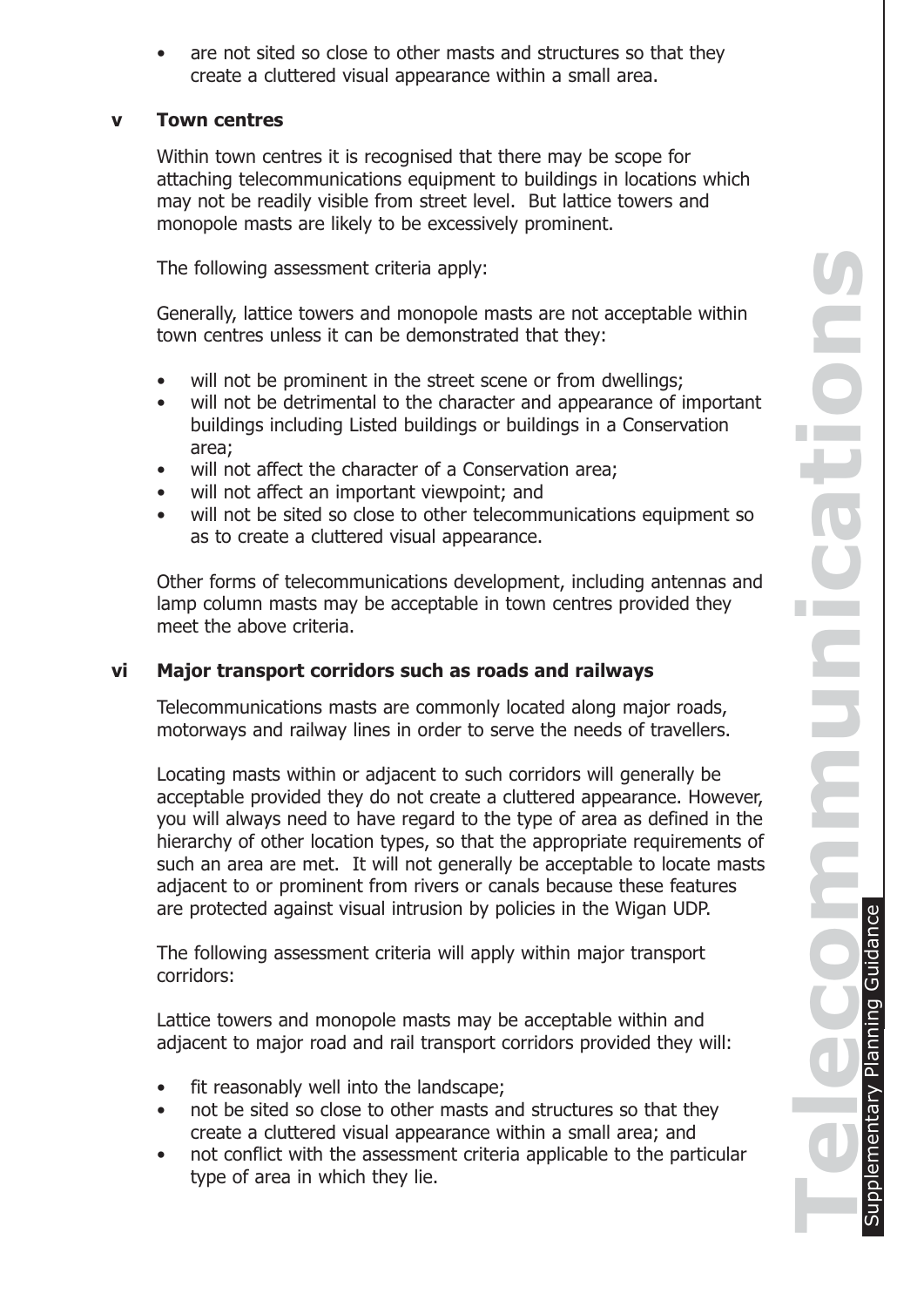## **5 Design issues**

5.1 The details of the design, siting, treatment of ancillary development and landscaping all have a bearing on the overall visual impact of telecommunications development. These guidelines should assist operators in improving the appearance of their installations.

#### **Mast design**

- 5.2 Operators should consider the use of sympathetic mast design in relation to the particular site in order to minimise the visual impact. Generally, slimline monopole masts are less intrusive than lattice towers. However, monopoles may not be suitable for mast sharing.
- 5.3 Other designs include masts designed to resemble trees or street furniture such as lamp column types. Sometimes there is an opportunity to incorporate equipment unobtrusively inside buildings, for example, church towers or cupolas of mill buildings and these should be explored before external structures are considered. Operators are encouraged to pursue innovative designs which will minimise visual impact.

## **Mast sharing**

- 5.4 Mast sharing has the potential to reduce or eliminate the need for additional masts within an area. Operators should therefore explore alternatives for mast sharing or siting of antennas on buildings when formulating their proposals, as advised in government guidance.
- 5.5 However, mast sharing may require an existing mast to be increased in height to accommodate more equipment. This may result in a more visually prominent mast. In some cases two masts may be a more effective way of minimising visual impact than mast sharing. Operators should be guided by the advice on visual assessment set out in the previous section of this guidance when considering sharing of masts or sites. In particular, the assessment criteria for rural areas, town centres and major transport corridors require that masts are not sited so close together that they create a cluttered visual appearance within a small area.
- 5.6 Where equipment is to be installed within existing features of a building, opportunities for other operators to share the space should be explored at the outset.

#### **Fencing**

- 5.7 The design of fencing for equipment compounds should be visually appropriate to the particular surroundings. Security fencing will normally be required to a height of at least 2 metres and this can have a significant visual impact unless care is taken with design and colour. The most visually acceptable types of fences for all locations are likely to be:
	- Roundex and diamex type railings
	- Weldmesh type mesh fences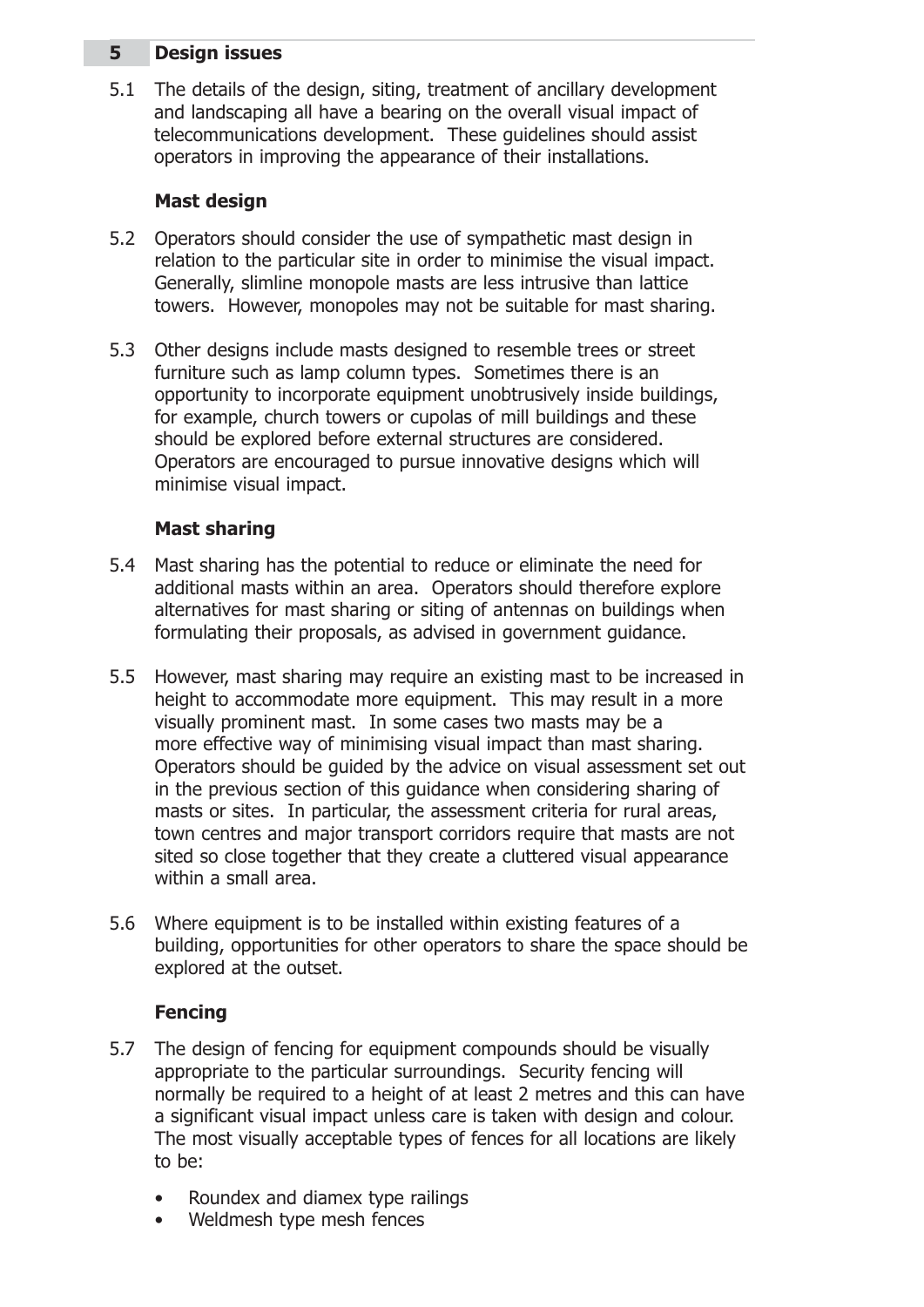- 5.8 Steel palisade fencing will not be acceptable unless the site is entirely within an industrial environment. Chain link fencing is unlikely to be secure enough and is easily vandalised so it may only be suitable for very remote locations.
- 5.9 All fencing should be colour treated during manufacture by powder coating in black, dark green, dark blue or similar colours.

#### **Materials and colours of equipment cabins**

5.10 Equipment cabins are located close to the base of masts, usually on the ground but sometimes at roof level to serve antenna or stub masts mounted on buildings. The materials and colours selected for equipment cabins, cable boxes and other necessary items should blend in as far as possible with the surroundings. Operators should explain in their submissions how the selected materials and colours achieve this objective. Where possible equipment cabins and other equipment to serve rooftop installations should be placed inside buildings or be concealed by existing structures.

#### **Planting and landscaping**

5.11 Site selection should normally take into account the advantages which existing vegetation may provide, particularly from critical viewpoints. Operators should always consider opportunities for additional planting and landscaping when preparing proposals for ground-based installations. Whilst new planting cannot screen masts it can help to provide screening for equipment cabins, fencing and the lower parts of the masts into the surrounding area. As part of their submissions operators should indicate the extent of planting they propose to carry out and identify who will be responsible for its maintenance.

#### **Annex 1 Extract from Wigan UDP – adopted January 1996**

| <b>EN7J</b> Telecommunications Development                                                                    |  |
|---------------------------------------------------------------------------------------------------------------|--|
| In considering proposals for telecommunications development the council<br>will have regard to the following: |  |
| (a) the operating requirements of telecommunications technology;                                              |  |
| (b) the availability of alternative sites for telecommunications<br>development;                              |  |
| (c) the feasibility of sharing existing facilities;                                                           |  |
| (d) in the case of radio masts that they cannot reasonably be placed<br>on an existing building or structure; |  |
| (e) that equipment and structures are sited and designed so as to<br>minimise their visual impact;            |  |
| (f) that in large new developments telecommunications systems<br>should be provided underground;              |  |

**(g) that wall mounted dishes and apparatus should be placed in the least obtrusive position possible when viewed from the street;**